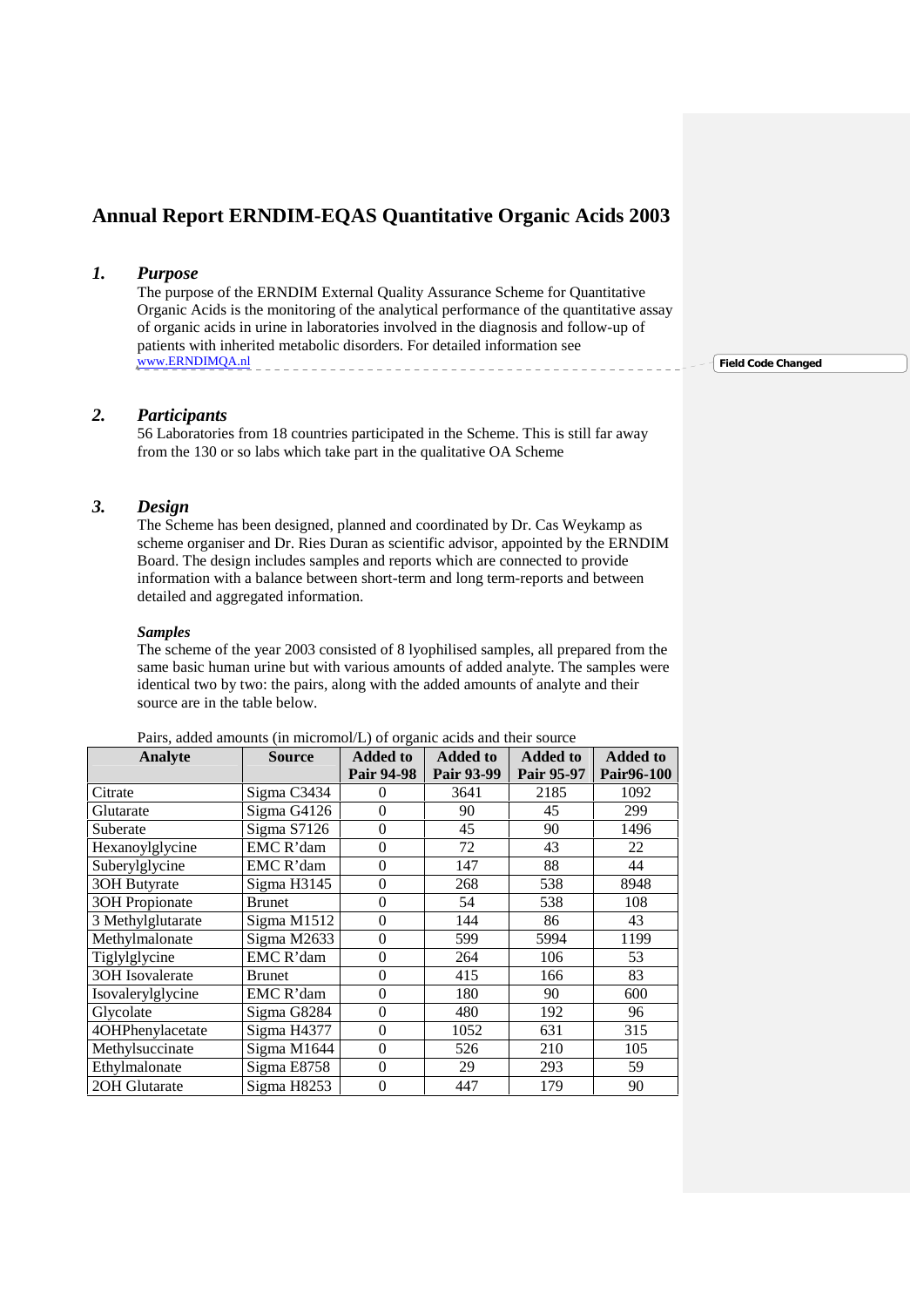#### *Reports*

All data-transfer, the introduction of data by the subscribers (methods, results) as well as their request of reports was done via the interactive website www.erndimqa.nl.

The website supplies short-term and long-term reports. Short-term reports are associated with the eight individual specimens, for which a specific deadline has previously been established for each . Two weeks after the respective deadlines participants can request their reports and thus can update the information on their analytical performance. Although technically not required, a delay time of 14 days has been arbitrarily chosen to enable the scientific advisor to inspect the results and add his comment to the report. In contrast to the rapidly available short-term reports the annual long-term report is based on the designed connection between samples – as described above - which enables to report a range of analytical parameters (accuracy, precision, linearity, recovery and inter-laboratory dispersion) once an annual cycle has been completed.

Another characteristic of the website is the variety of result presentations which allows laboratories to make an individual choice for detailed and/or aggregated reports. The most detailed report which can be requested from the website is the "Analyte in Detail" which shows results of a specific analyte in a specific sample (136 such Analyte-in-Detail-reports could be consulted in the 2003 cycle). A more condensed report is the "Cycle Review" which summarizes the performance of all analytes in a specific sample (8 such Cycle-Review-Reports were available in 2003). The highest degree of aggregation is the Annual Report which summarizes the performance of all analytes of all 8 samples. Depending on the information one wants to obtain one can choose to have a glance at only the annual report (e.g. laboratory managers) or study all 136 detailed reports (person in charge of the workplace, technicians).

### *4. Discussion of Results in the Annual Report 2003*

Subsequently we present accuracy, recovery, precision, linearity, interlab CV and cross sectional relations. It may be helpful to print your results of the annual report from the Interactive Website before reading the following comments and keep in mind that we only discuss the results of all labs in general: it is up to you to inspect and interpret the specific results of your laboratory and - where needed – to investigate the cause of unsatisfactory results and to correct the procedure.

Whenever serious problems are encountered, contact may be made with your National Representative or eventually with the Scientific Advisor.

#### *4.1 Accuracy*

A first approach to describe accuracy is to compare the mean outcome in the eight samples in your lab with the mean in all labs. This is shown in the column "Your Lab" and "All labs" under the heading "Accuracy".

**Field Code Changed**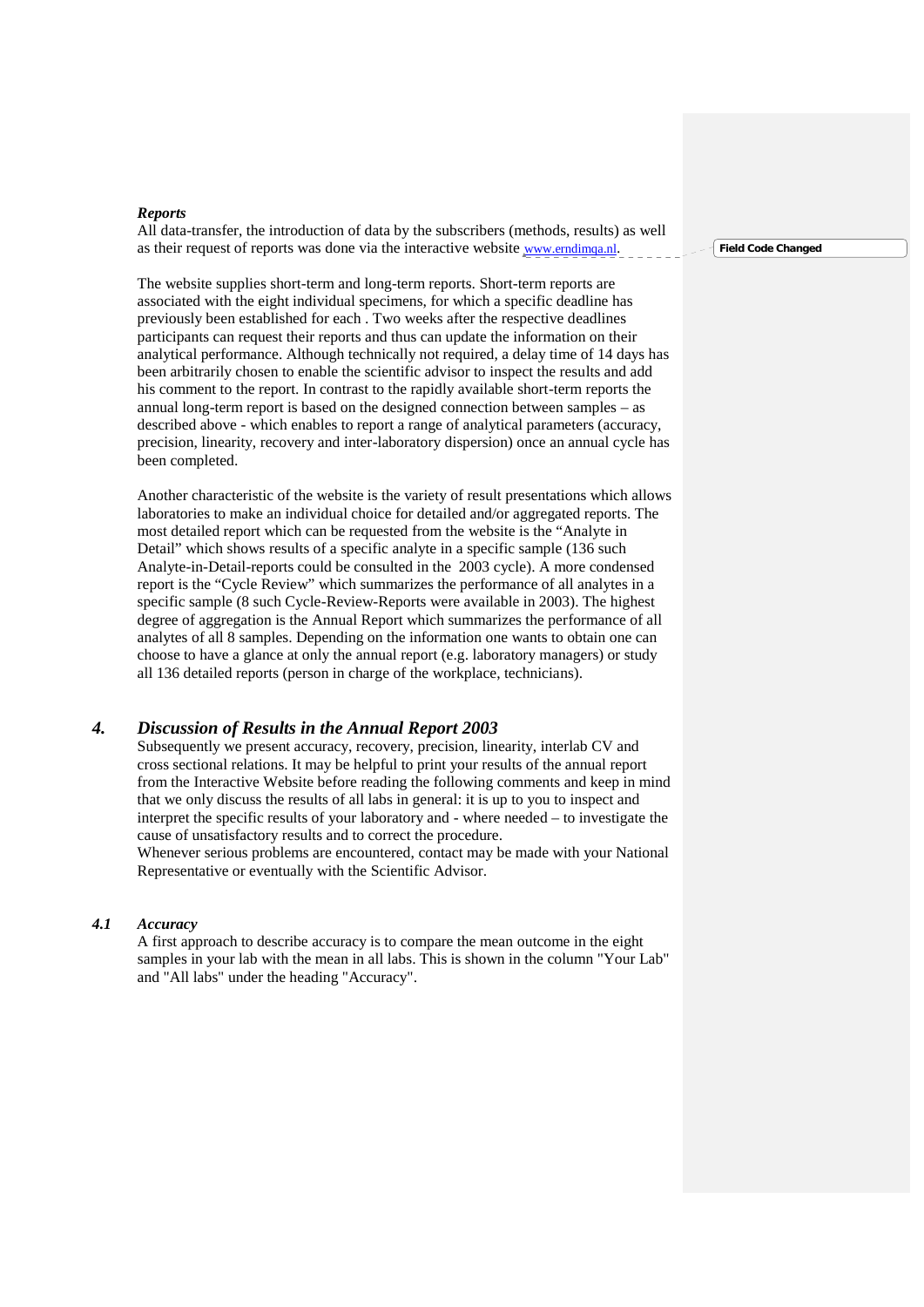### 4.2 *Recovery*

A second approach to describe accuracy is the percentage recovery of added analyte. In this approach it is assumed that the recovery of the weighed quantities is the target value. The correlation between weighed quantities as added to the samples (on the x axis) and the measured quantities (on the y-axis) have been calculated. The slope of the correlation multiplied with 100% is the recovery of the added amounts. The column "Recovery" shows your recovery in the respective organic acids in comparison to the median recovery of all laboratories. The median recovery ranges from 69% (Citric acid) to 141% (3-OH-Propionic acid). The overall mean recovery is 93%. Conclusions from aggregated data are generalisations which should render the participants to the QC-programs (and even more the end- users of the data) cautious about utilizing data from other labs without asking about proof of reliability. The difficulties we face are certainly a challenge for developing improved methods.

#### 4.2.1 *Precision*

Reproducibility is an important parameter for quality in the laboratory especially for the follow-up of patients. The CV is calculated from the pairs of the scheme which can be regarded as duplicates (Intra Laboratory CV as indicator for reproducibility). Since there are only four pairs, the calculated precision can only give an indication about the reproducibility of the individual laboratory. It allows, however, comparison of the individual performance with that of the other participants. The results in comparison to the median of all labs is shown in the column "Precision" of the Annual Report. Precision ranges from an excellent 2.6% for creatinine to a poor 36.1% for 3-OH-Isovaleric acid with an overall intra-lab CV of 19.2%.

#### 4.2.2 *Linearity*

Linearity over the whole relevant analytical range is another important parameter for analytical quality. The regression has been calculated taking the final concentration of the addition as independent  $(x)$  variable and the measured concentrations as the dependent  $(=v)$ . The regression coefficient r of the individual and the median of all labs are shown in the columns "Linearity"of the annual report. It can be seen that the coefficients of regression range from 0.9026 for citric acid to 0.9993for suberic acid.

#### 4.2.3 *Interlab CV*

For comparison of outcome for one patient in different hospitals and for use of shared reference values it is relevant to have a high degree of harmonization between results of various laboratories. Part of the scheme design is to monitor this by calculating the Interlaboratory CV. This, along with the number of laboratories who submitted results, is shown in the column "Data All labs" in the Annual report. It can be seen that most laboratories submitted results for methylmalonic acid (55) whereas only 40 participated for suberylglycine. The Inter-lab CV ranges from 7.3% for creatinine to 272.5 for hexanoylglycine.

#### 4.2.4 *Cross Sectional Relations*

The various parameters as described above often have an interrelation: often more than one parameter directs towards good or bad analytical control. This pattern is not clearly seen in the organic acids scheme.